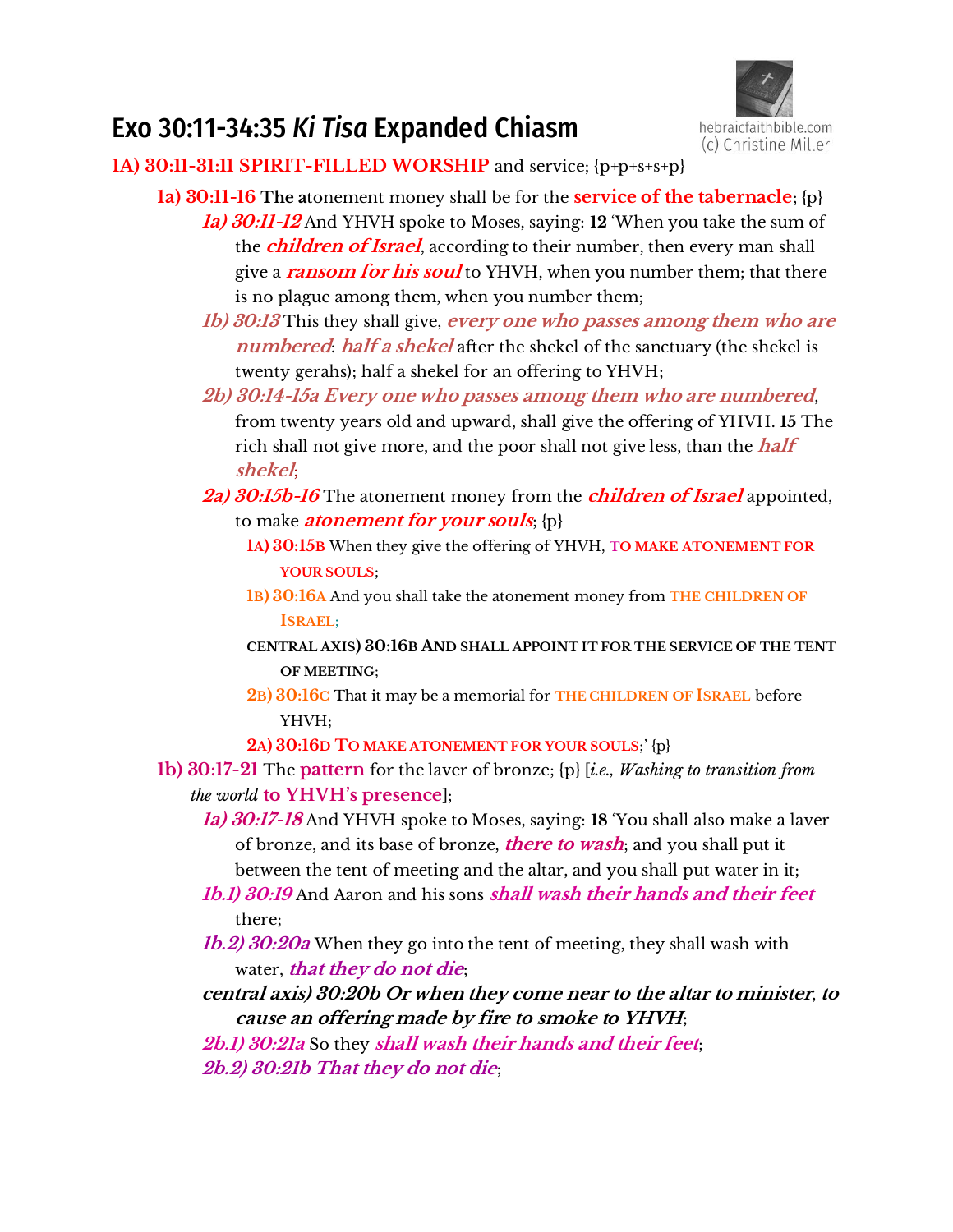- **2a) 30:21c** And it shall be **a statute for ever** for them, even for him and for his seed throughout their generations;' {p}
- **central axis) 30:22-33 The pattern for the holy anointing oil to serve as minister and priest**; {s}
	- **1a.1) 30:22-24** Moreover YHVH spoke to Moses, saying: **23** 'Take also to you the chief spices: of flowing myrrh five hundred shekels, and of sweet cinnamon half so much, even two hundred and fifty, and of sweet calamus two hundred and fifty, **24** and of cassia five hundred, after the shekel of the sanctuary, and of olive oil a hin; [*i.e., Its* **composition**];
	- **1a.2) 30:25a** And you shall make it a holy anointing oil, a perfume **compounded** after the art of the perfumer;
	- **1b) 30:25b** It shall be a **holy anointing oil**;
	- **1c) 30:26-28** And **you shall anoint** with it the tent of meeting, and the ark of the testimony, **27** and the table and all its vessels, and the lampstand and its vessels, and the altar of incense, **28** and the altar of burnt offering with all its vessels, and the laver and its base;
	- **central axis) 30:29 And you shall sanctify them**, **that they may be most holy**; **whatever touches them shall be holy**;
	- **2c) 30:30** And **you shall anoint** Aaron and his sons, and sanctify them, that they may minister unto Me in the priest's office;
	- **2b) 30:31** And you shall speak to the children of Israel, saying: "This shall be a **holy anointing oil** to Me throughout your generations;
	- **2a.1) 30:32** On the flesh of man it shall not be poured, neither shall you make any like it, **according to its composition**; it is holy, and it shall be holy to you;
	- **2a.2) 30:33** Whoever **compounds** any like it, or whoever puts any of it on a stranger, he shall be cut off from his people;"' {s}
- **2b) 30:34-38** The **pattern** for the continual holy incense; {s} [*i.e., Prayer* **in the Holy Place of YHVH's presence**]; {s}
	- **1a) 30:34** And YHVH said to Moses: 'Take sweet spices: stacte, and onycha, and galbanum; sweet spices with pure frankincense; of each shall there be the same weight; [*i.e., Its* **composition**];
	- **1b) 30:35a** And **you shall make incense** of it, a perfume after the art of the perfumer, seasoned with salt;

**1c) 30:35b Pure and holy**;

- **central axis) 30:36a And you shall beat some of it very small**, **and put it before the testimony in the tent of meeting**, **where I will meet with you**;
- **2c) 30:36b** It shall be to you **most holy**;
- **2b) 30:37a** And the **incense which you shall make**;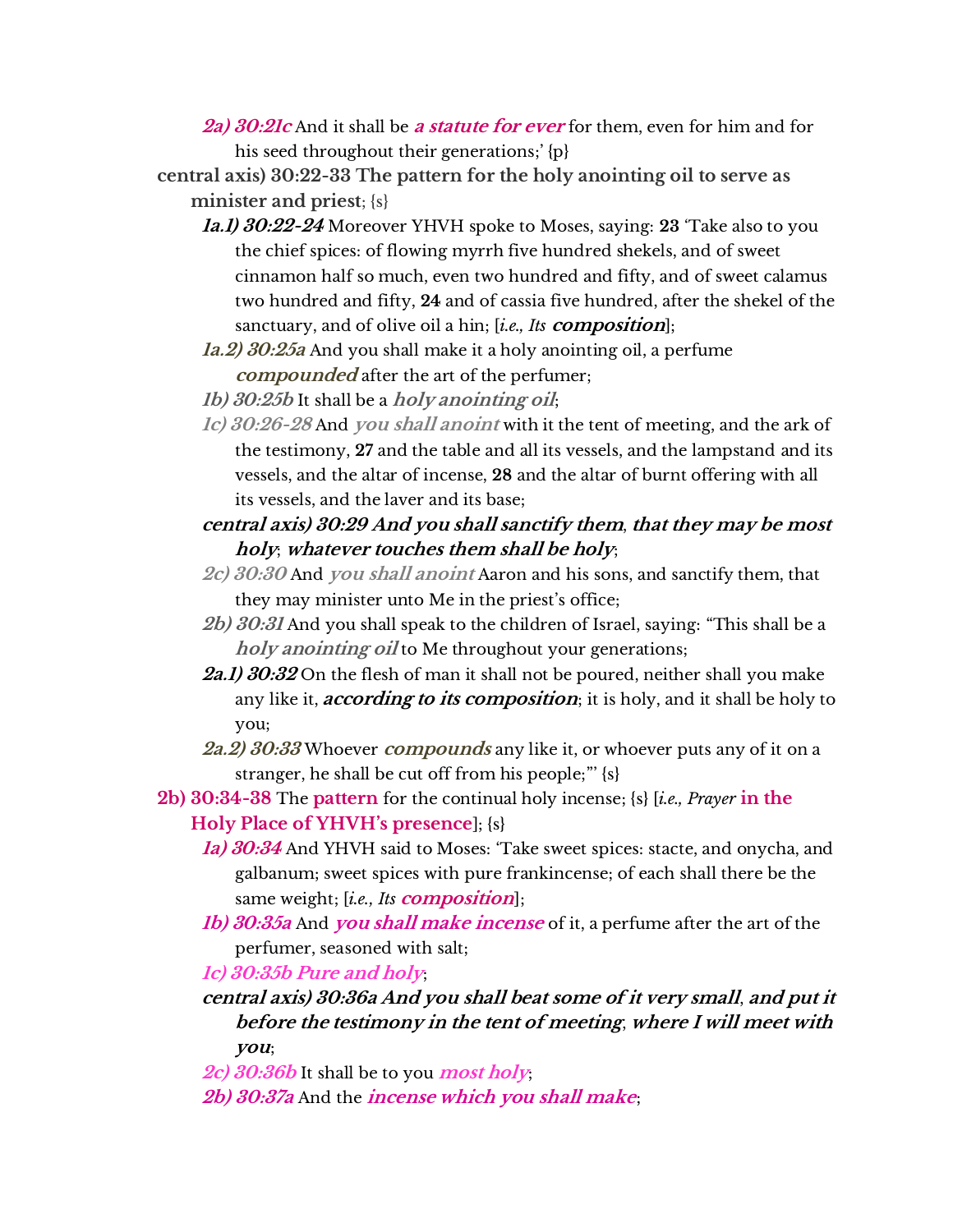- **2a) 30:37b-38 According to its composition** you shall not make it for yourselves; it shall be to you holy for YHVH. **38** Whoever shall make any like it, to smell it, he shall be cut off from his people;' {s}
- **2a) 31:1-11** Bezalel called and equipped by the Spirit to **make the tabernacle**; {p}
	- **1a) 31:1-6a** And YHVH spoke to Moses, saying: **2** 'See, I have called by name Bezalel the son of Uri, the son of Hur, of the tribe of Judah; **3** and I have filled him with the spirit of God, in wisdom, and in understanding, and in know-ledge, and in all manner of workmanship, **4** to devise skilfull works, to work in gold, and in silver, and in bronze, **5** and in cutting of stones for setting, and in carving of wood, to work in all manner of workmanship. **6** And I, behold, I have appointed with him Oholiab, the son of Ahisamach, of the tribe of Dan; and in the hearts of all that are wise of heart I have put wisdom, that **they may make**;

**1b) 31:6b** All that **I have commanded you**;

**central axis) 31:7-11a The tent of meeting**, **and the ark of the testimony**, **and the mercy seat that is on it**, **and all the furniture of the Tent**; **8 and the table and its vessels**, **and the pure lampstand with all its vessels**, **and the altar of incense**; **9 and the altar of burnt offering with all its vessels**, **and the laver and its base**; **10 and the embroidered garments**, **and the holy garments for Aaron the priest**, **and the garments of his sons**, **to minister in the priest's office**; **11 and the anointing oil**, **and the incense of sweet spices for the Holy Place**;

**2b) 31:11b** According to all that **I have commanded you**; **2a) 31:11c They shall do**;' {p}

- **1B) 31:12-17** The **SABBATH** commandment; {s}
	- **1a) 31:12-13** And YHVH spoke to Moses, saying: **13** 'Speak also to the children of Israel, saying: "Truly you shall keep My Sabbaths, for **it is a sign between Me and you throughout your generations**, that you may know that I am YHVH who sanctifies you;
	- **1b) 31:14a You shall keep the Sabbath** therefore, for it is holy to you;
	- **1c) 31:14b** Every one that profanes it **shall surely be put to death**;
	- **1d) 31:14c** For **whoever does any work in it**, that soul shall be cut off from among his people;
	- **central axis) 31:15a Six days shall work be done**; **but on the seventh day is a Sabbath of solemn rest**, **holy to YHVH**;
	- **2d) 31:15b Whoever does any work in the Sabbath day**;
	- **2c) 31:15c** He **shall surely be put to death**;
	- **2b) 31:16** Therefore the children of Israel **shall keep the Sabbath**, to observe the Sabbath throughout their generations, for a perpetual covenant;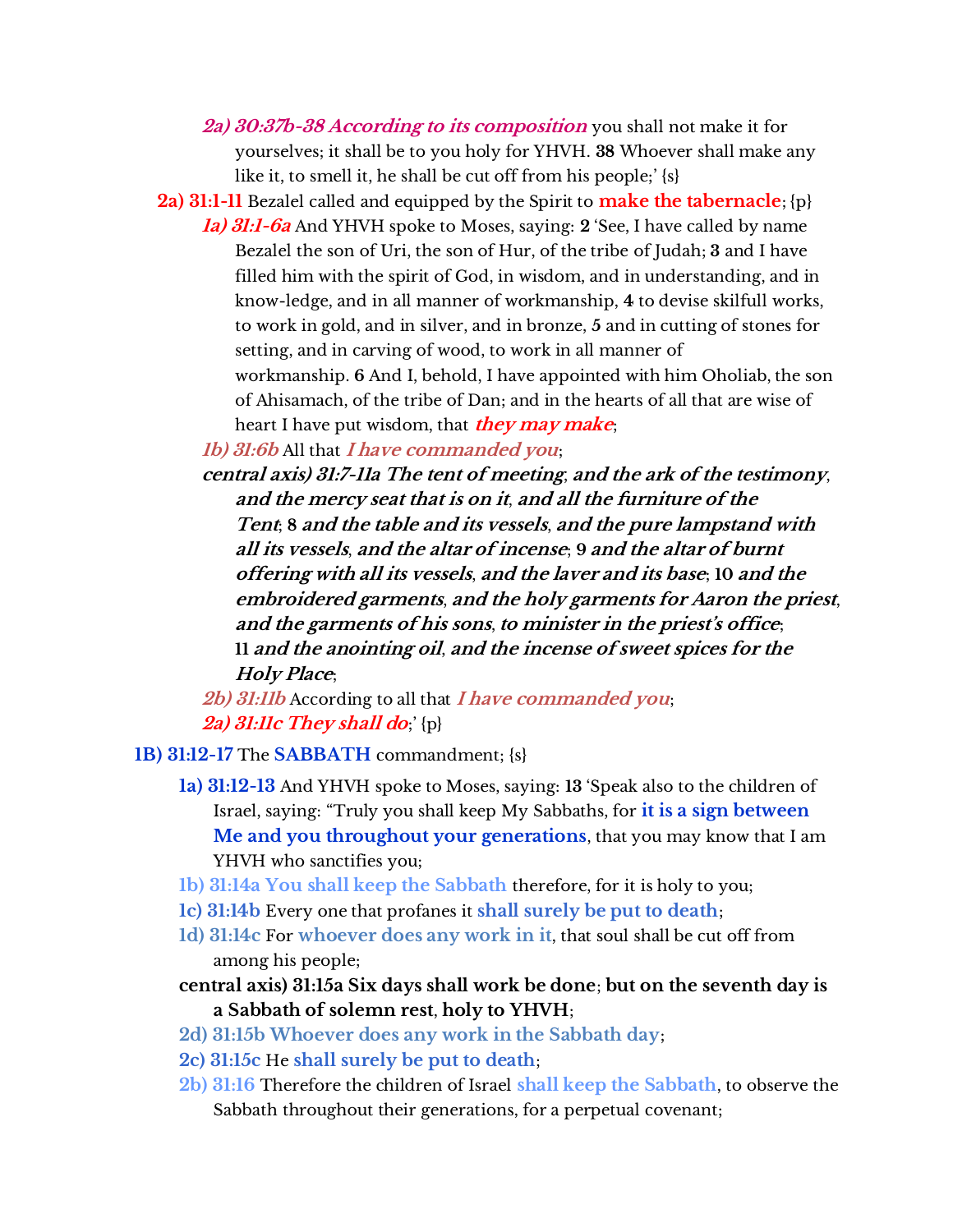- **2a) 31:17 It is a sign between Me and the children of Israel for ever**; for in six days YHVH made heaven and earth, and on the seventh day He ceased from work and rested;"' {s}
- **1C) 31:18-32:6** Aaron and the people made a golden calf to serve **AS GOD TO GO BEFORE THEM**; {p}
	- **1a) 31:18-32:1** And He gave to Moses, when He had made an end of speaking with him on Mount Sinai, the two tables of the testimony, tables of stone, written with the finger of God. **32:1** And when the people saw that Moses delayed to come down from the mount, the people gathered themselves together to Aaron, and said to him: 'Up, **make us a god who shall go before us**; for as for this Moses, the man that brought us up out of the land of Egypt, we do not know what has become of him;'
	- **1b) 32:2** And Aaron said to them: '**Break off the golden rings**, which are in the ears of your wives, of your sons, and of your daughters, and **bring them to me**;'
	- **2b) 32:3** And all the people **broke off the golden rings** which were in their ears, and **brought them to Aaron**;
	- **2a) 32:4-6** And he received it at their hand, and fashioned it with a graving tool, and made it a molten calf; and they said: '**This is your god**, O Israel, **which brought you up out of the land of Egypt**.' **5** And when Aaron saw this, he built an altar before it; and Aaron made proclamation, and said: 'Tomorrow shall be a feast to YHVH.' **6** And they rose up early on the morrow, and offered burnt offerings, and brought peace offerings; and the people sat down to eat and to drink, and rose up to make merry; {p}
	- **1D) 32:7-13** The **SIN OF ISRAEL** and the **MEDIATION OF MOSES**;
		- **1a) 32:7-8** The people that Moses **brought up out of the land of Egypt**; **1a) 32:7a** And YHVH spoke to Moses: 'Go, get down; for your people, that **you brought up out of the land of Egypt**;
			- **1b) 32:7b** Have **dealt corruptly**;
			- **central axis) 32:8a They have turned aside quickly out of the way which I commanded them**;
			- **2b) 32:8b** They **have made** for themselves **a molten calf**, and have worshiped it, and have sacrificed to it;
			- **2a) 32:8c** And said: "This is your god, O Israel, which **brought you up out of the land of Egypt**;"'
		- **1b) 32:9-10a** And YHVH said to Moses: 'I have seen this people, and, behold, they are a stiffnecked people. **10** Now therefore let Me alone, that **My wrath may wax hot** against them, and that I may consume them; **central axis) 32:10b And I will make of you a great nation**;'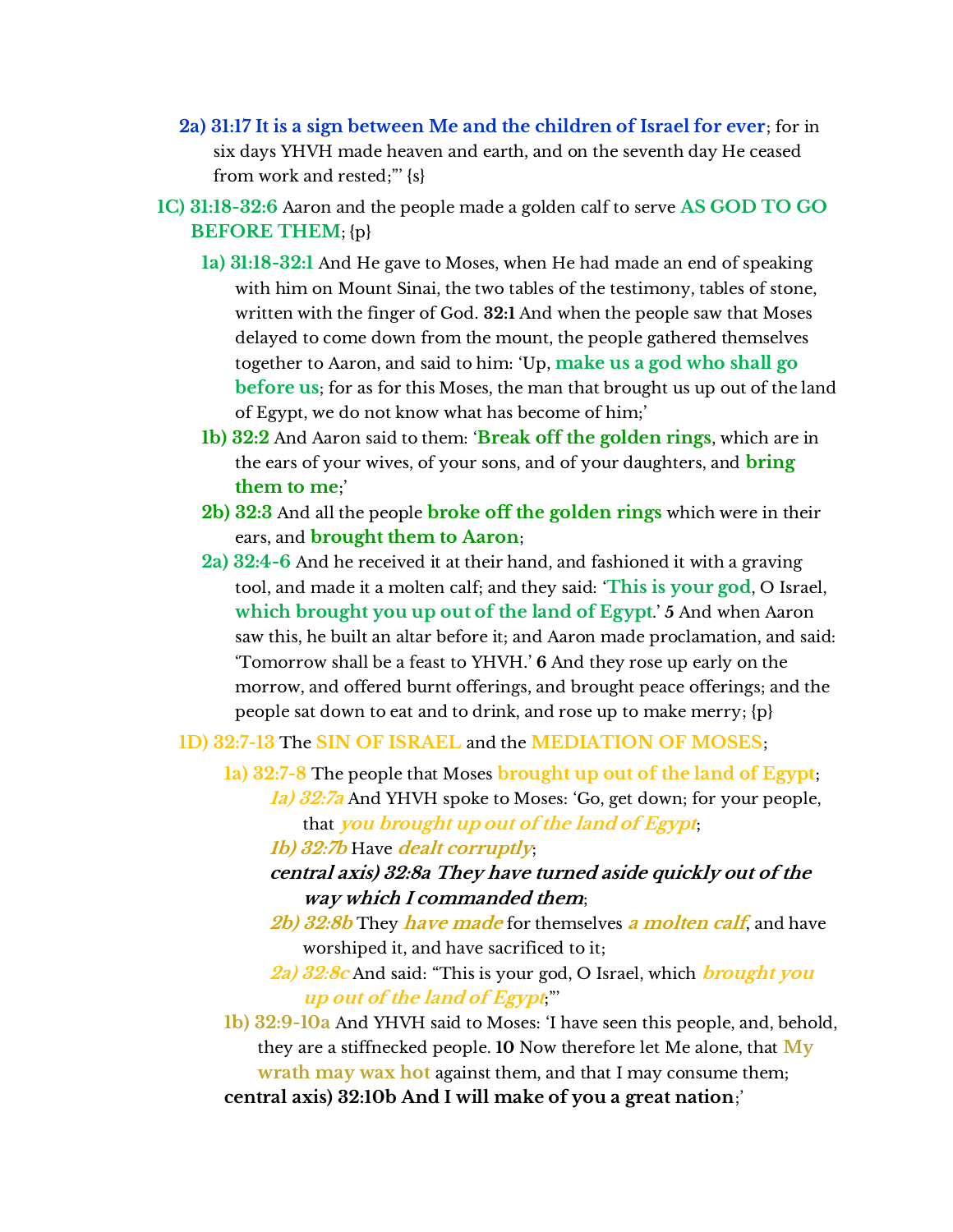- **2b) 32:11a** And Moses besought YHVH his God, and said: 'YHVH, why does **Your wrath wax hot** against Your people;
- **2a) 32:11b-13** That **You have brought forth out of the land of Egypt** with great power and with a mighty hand? **12** Why should the Egyptians speak, saying: "For evil did He bring them forth, to slay them in the mountains, and to consume them from the face of the earth?" Turn from Your fierce wrath, and repent of this evil against Your people. **13** Remember Abraham, Isaac, and Israel, Your servants, to whom You did swear by Your own Self, and said to them: "I will multiply your seed as the stars of heaven, and all this land that I have spoken of I will give to your seed, and they shall inherit it for ever;"'

## **CENTRAL AXIS) 32:14 AND YHVH REPENTED OF THE EVIL WHICH HE SAID HE WOULD DO TO HIS PEOPLE; {p}**

- **2D) 32:15-35** Moses and the Levites restrained the **SIN OF THE PEOPLE** / the **MEDIATION OF MOSES**; {s}
	- **1a) 32:15-19** And **Moses turned**, and went down from the mount;
		- **1a) 32:15-16** And **Moses turned**, and **went down from the mount**, with the **two tablets of the testimony in his hand**; tablets that were written on both their sides; on the one side and on the other were they written. **16** And the tablets were the work of God, and the writing was the writing of God, graven on the tablets;
		- **1b) 32:17a** And when Joshua heard **the noise of the people** as they shouted;
		- **1c) 32:17b** He said to Moses: 'There is a **noise of war** in the camp;'
		- **2c) 32:18a** And he said: 'It is **not the voice of them that shout for mastery**, neither is it the voice of them that cry for being overcome;
		- **2b) 32:18b-19a** But **the noise of them** that sing I do hear.' **19** And it came to pass, as soon as he came near to the camp, that he saw the calf and the dancing;
		- **2a) 32:19b** And Moses' anger waxed hot, and *he cast the tablets out* **of his hands**, and broke them at the bottom of the mount;
	- **1b) 32:20-24** Aaron brought **a great sin on the people**;
		- **1a) 32:20a** And he took **the calf which they had made**;
		- **1b) 32:20b** And **burnt it with fire**, and ground it to powder, and cast it on the water, and made the children of Israel drink of it;

**1c) 32:21a** And Moses said to Aaron: 'What did **this people** do to you; **central axis) 32:21b That you have brought a great sin on them**?'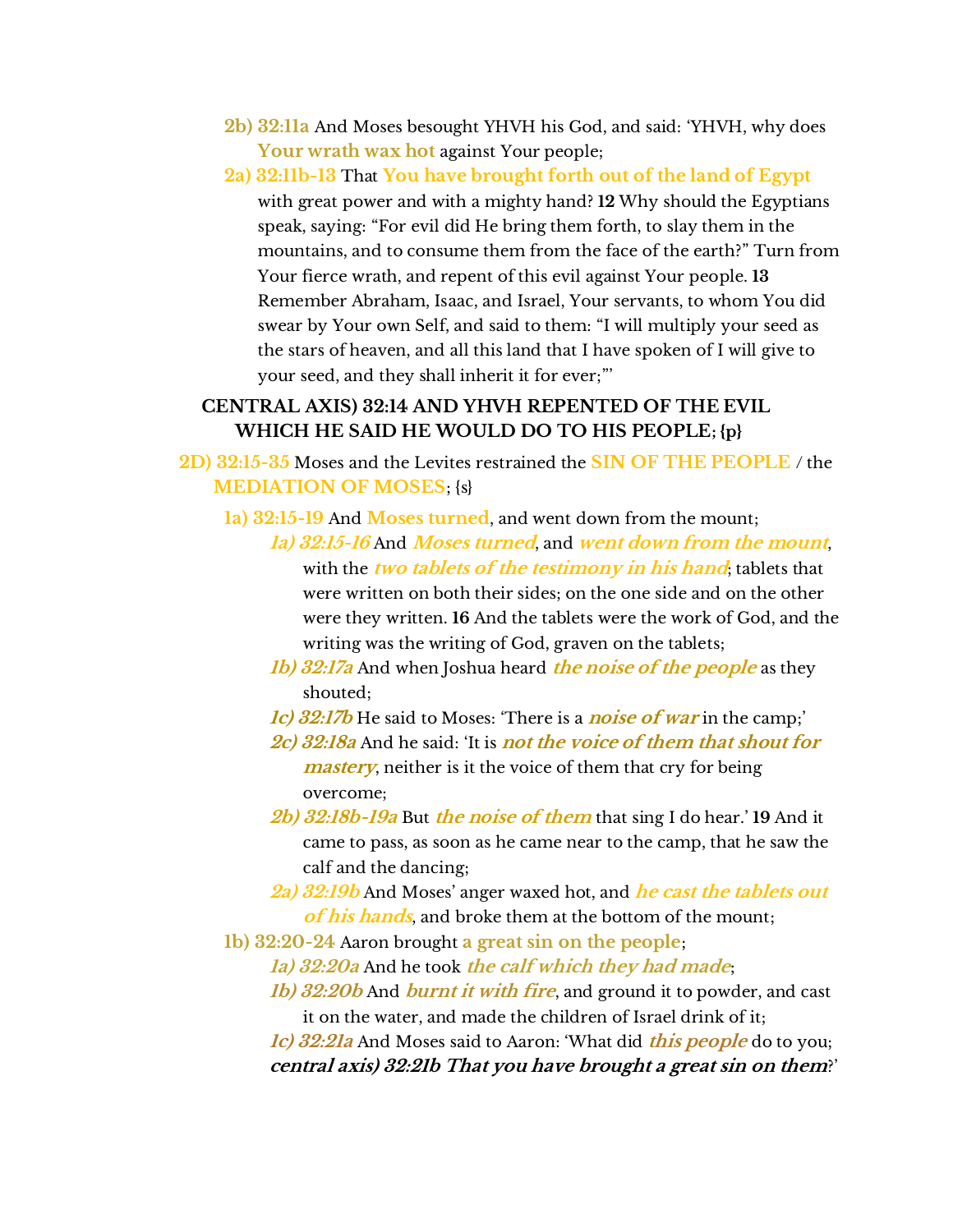- **2c) 32:22** And Aaron said: 'Let not the anger of my lord wax hot; you know **the people**, that they are set on evil;
- **2b) 32:23-24a** So they said to me: "Make us a god, which shall go before us; for as for this Moses, the man that brought us up out of the land of Egypt, we know not what is become of him." 24 And I said to them: "Whoever has any gold, let them break it off;" so they gave it me; and **I cast it into the fire**;

#### **2a) 32:24b** And **there came out this calf**;'

- **central axis) 32:25 And when Moses saw that the people were broken loose**— **for Aaron had let them loose to become a derision among their enemies**—
- **2b) 32:26-29** The sons of Levi consecrated **the people from their sin**;
	- **1a) 32:26-27** Then Moses stood in the gate of the camp, and said: 'Who is on YHVH's side, let him come to me.' And all the sons of Levi gathered themselves together to him. **27** And he said to them: 'Thus says YHVH, the God of Israel: "Gird every man his sword on his thigh, and go to and fro from gate to gate throughout the camp, and slay every man **his brother**, and every man **his companion**, and every man **his neighbor**;"'
	- **central axis) 32:28 And the sons of Levi did according to the word of Moses**; **and there fell of the people that day about three thousand men**;
	- **2a) 32:29** And Moses said: 'Consecrate yourselves today to YHVH, for every man has been against **his son** and against **his brother**; that He may also bestow on you a blessing this day;'

**2a) 32:30-35 Moses returned** to YHVH;

- **1a) 32:30a** And it came to pass on the morrow, that Moses said to the people: 'You have **sinned a great sin**;
- **1b) 32:30b** And now **I will go up to YHVH**;
- **central axis) 32:30c Perhaps I shall make atonement for your sin**;'
- **2b) 32:31a** And **Moses returned to YHVH**;
- **2a) 32:31b-35** This people have **sinned a great sin**;
	- **1A.1) 32:31B** And said: 'Oh, **THIS PEOPLE HAVE SINNED A GREAT SIN**;
	- **1A.2) 32:31C** And have **MADE THEM A GOD OF GOLD**;
	- **1B) 32:32** Yet now, if You will forgive their sin—; and if not, **BLOT ME**, I pray You, **OUT OF YOUR BOOK** which You have written;'
	- **CENTRAL AXIS) 32:33A AND YHVH SAID TO MOSES**: '**WHOEVER HAS SINNED AGAINST ME**;
	- **2B) 32:33B HIM WILL I BLOT OUT OF MY BOOK**;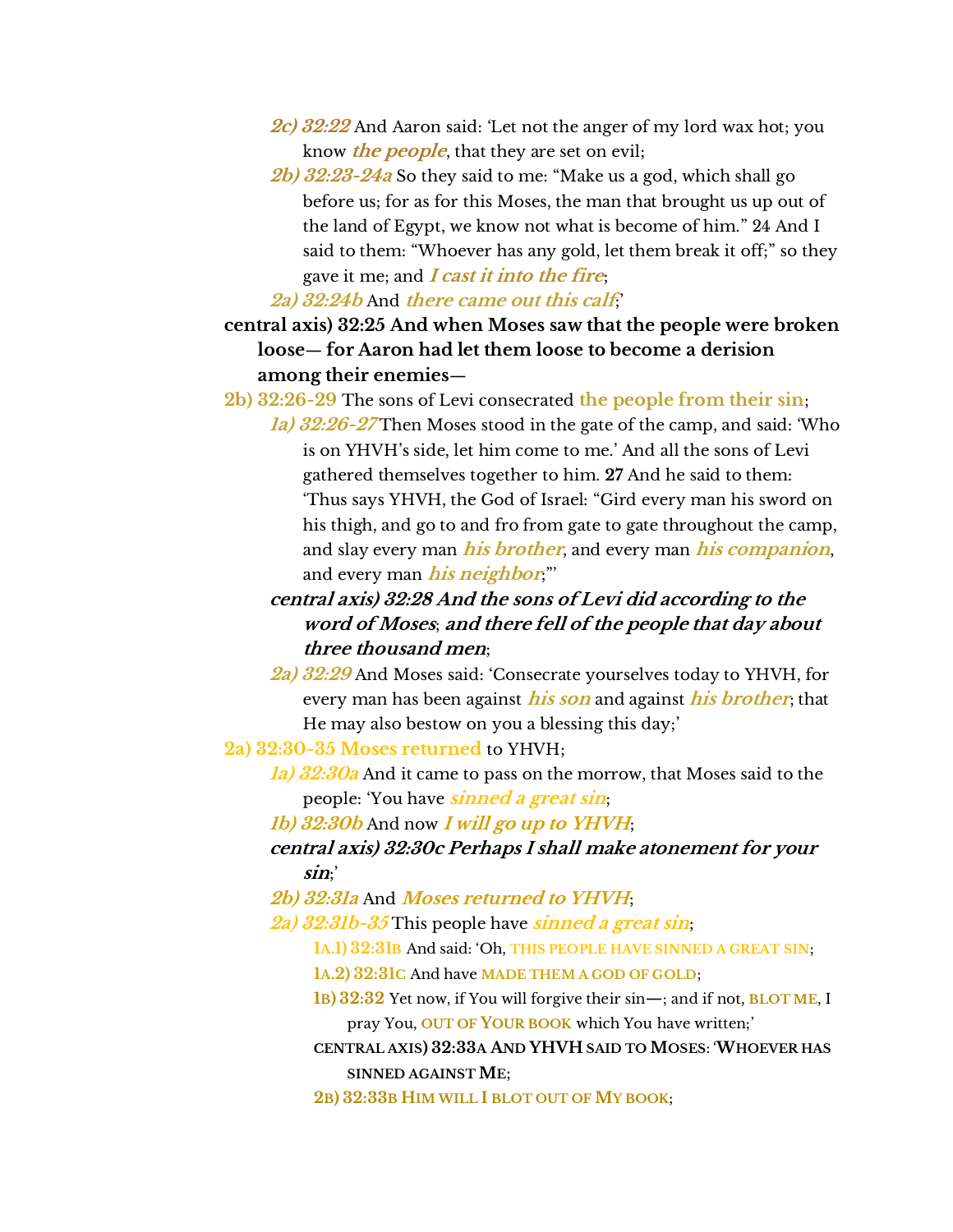- **2A.1) 32:34** And now go, lead the people to the place of which I have spoken to you; behold, My angel shall go before you; nevertheless in the day when I visit, **I WILL VISIT THEIR SIN ON THEM**;'
- **2A.2) 32:35** And YHVH struck the people, because **THEY MADE THE CALF**, which Aaron made; {s}
- **2C) 33:1-11** The bad news: **YHVH WILL NOT GO UP WITH THEM**; {p}
	- **1a) 33:1-3a** And **YHVH spoke to Moses**: 'Depart, go up from here, you and the people that you have brought up out of the land of Egypt, to the land of which I swore to Abraham, to Isaac, and to Jacob, saying: "To your seed will I give it"— **2** and I will send an angel before you; and I will drive out the Canaanite, the Amorite, and the Hittite, and the Perizzite, the Hivite, and the Jebusite— **3** To a land flowing with milk and honey;
	- **1b) 33:3b** For **I will not go up in the midst of you**; for **you are a stiffnecked people**; lest I consume you in the way;'
	- **central axis) 33:4a And when the people heard these evil tidings**, **they mourned**;
	- **2b) 33:4b-6 You are a stiffnecked people**, if **I go up in the midst of you**; **1a) 33:4b** And **no man put on his ornaments**;
		- **central axis) 33:5a And YHVH said to Moses**: '**Say to the children of Israel**: "**You are a stiffnecked people**; **if I go up in the midst of you for one moment**, **I shall consume you**;
		- **2a) 33:5b-6** Therefore now **put off your ornaments** from you, that I may know what to do to you."' **6** And the children of Israel stripped themselves of their ornaments from Mount Horeb onward;
	- **2a) 33:7-11 YHVH spoke to Moses** face to face;
		- **1a) 33:7-8a** Now Moses used to take the tent and to pitch it outside the camp, afar off from the camp; and he called it the tent of meeting. And it came to pass, that every one that sought YHVH went out to the tent of meeting, which was outside the camp. **8** And it came to pass, when **Moses went out to the tent**;
		- **1b) 33:8b** That **all the people rose up**, and stood, **every man at his tent door**, and looked after Moses, until he was gone into the tent;
		- **1c) 33:9a** And it came to pass, when Moses entered into the tent, **the pillar of cloud** descended, and **stood** at the door of the tent; **central axis) 33:9b And He** [*i.e.,* **YHVH**] **spoke with Moses**;
		- **2c) 33:10a** And when all the people saw **the pillar of cloud stand** at the door of the tent;
		- **2b) 33:10b All the people rose up** and worshiped, **every man at his tent door**;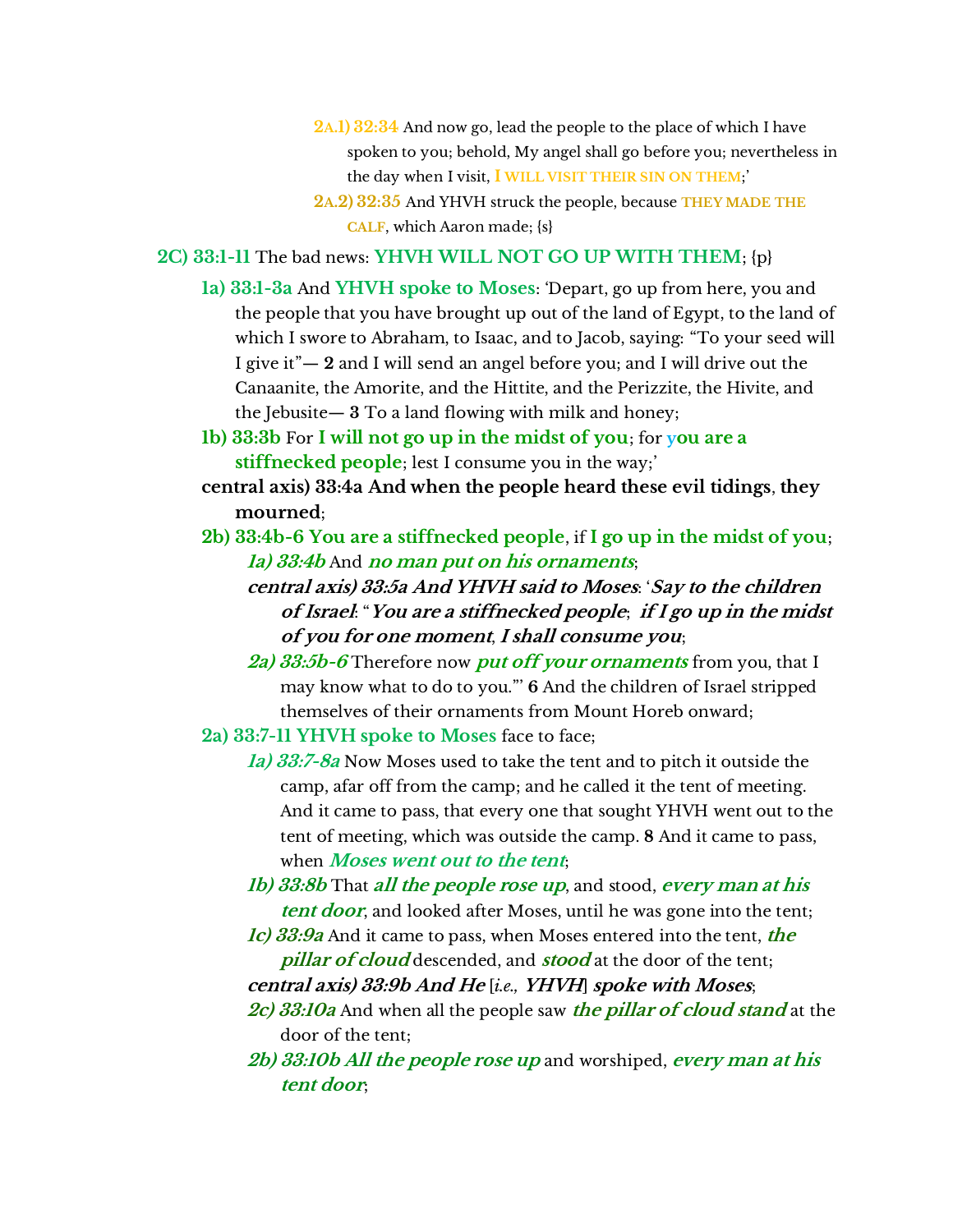- **2a) 33:11** And YHVH spoke to Moses face to face, as a man speaks to his friend. And **he would return into the camp**; but his assisstant Joshua, the son of Nun, a young man, did not depart out of the tent; {p}
- **2B) 33:12-16** 'My presence will go with you, and I will give you **REST**;' {p}
	- **1a. 1) 33:12a** And Moses said to YHVH: 'See, You say to me: "**Bring up this people**;" and You have not let me know whom You will send with me;
	- **1a. 2) 33:12b-13a** If **I have found grace in Your sight**, show me Your ways;
		- **1a. 1) 33:12b** Yet You have said: "**I know you** by name;
		- **1a. 2) 33:12b** And **you have also found grace in My sight**;"
		- **central axis) 33:13a Now therefore**, **I pray You**, **if I have found grace in Your sight**, **show me now Your ways**;
		- **2a. 1) 33:13b** That **I may know You**;
		- **2a. 2) 33:13c** To the end that **I may find grace in Your sight**;
	- **1a. 3) 33:13d** And consider that **this nation is Your people**;
	- **central axis) 33:14 And He said**: '**My presence shall go with you**, **and I will give you rest**;'
	- **2a. 1) 33:15** And he said to Him: 'If Your presence does not go with me, **do not carry us up** from here;
	- **2a. 2) 33:16a** For how shall it now be known that **I have found grace in Your sight**, I and Your people? Is it not in that You go with us;
	- **2a. 3) 33:16b** So that we are distinguished, **I and Your people**, from all the people that are on the face of the earth?' {p}

### **2A) 33:17-34:35** '**KEEP MY COMMANDMENTS**;' {p+p+s}

- **1a) 33:17-23** The plea of Moses: 'Show me **Your glory**;'
	- **1a) 33:17-19a** Show me **Your glory**;
		- **1A) 33:17** And YHVH said to Moses: 'I will do this thing also that you have spoken, for you have found **GRACE** in My sight, and I know you by name;'
		- **CENTRAL AXIS) 33:18 AND HE SAID**: '**SHOW ME**, **I PRAY YOU**, **YOUR GLORY**;'

**2A) 33:19A** And He said: 'I will make all My **GOODNESS** pass before you;

- **central axis) 33:19b And will proclaim the name of YHVH before you**; **and I will be gracious to whom I will be gracious**, **and will show mercy on whom I will show mercy**;'
- **2a) 33:20-23** While **My glory** passes by;
	- **1A) 33:20** And He said: '**YOU CANNOT SEE MY FACE**, for man shall not see Me and live;'
	- **1B) 33:21-22A** And YHVH said: 'Behold, there is a place by Me, and you shall stand on the rock. **22** And it shall come to pass, while **MY GLORY PASSES BY**;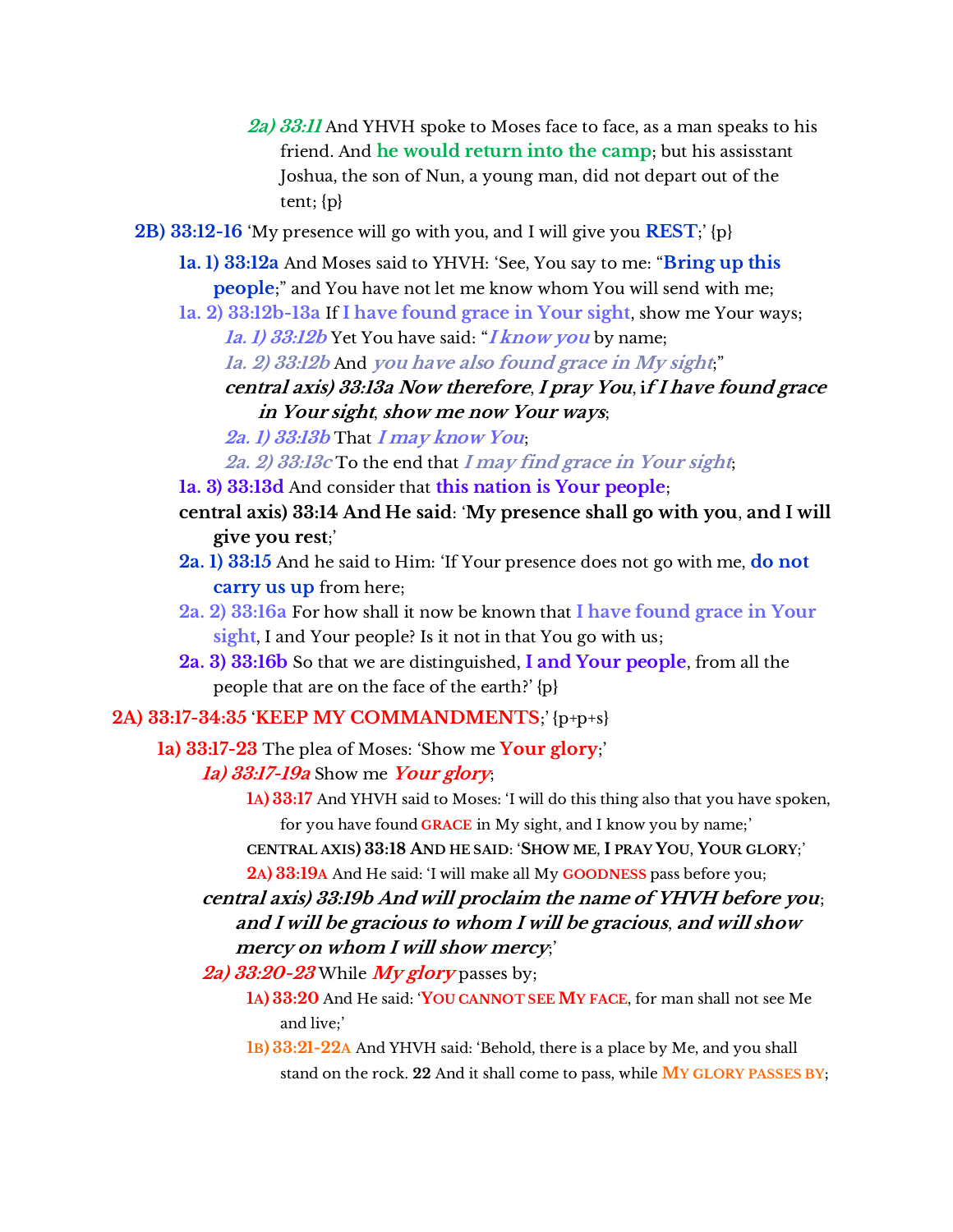#### **CENTRAL AXIS) 33:22B THAT I WILL PUT YOU IN A CLEFT OF THE ROCK**, **AND WILL COVER YOU WITH MY HAND**;

**2B) 33:22C** Until **I HAVE PASSED BY**;

- **2A) 33:23** And I will take away My hand, and you shall see My back; but **MY FACE SHALL NOT BE SEEN**;' {p}
- **1b) 34:1-4** Moses took up the **second set of tablets**;
	- **1a.1) 34:1** And YHVH said to Moses: '**Cut two tablets of stone like the first**; and I will write on the tablets the words that were on the first tablets, which you broke;
	- **1a.2) 34:2** And be ready by morning, and **come up in the morning to Mount Sinai**, and present yourself there to Me on the top of the mount;

**central axis) 34:3 And no man shall come up with you**, **neither let any man be seen throughout all the mount**; **neither let the flocks nor herds feed before that mount**;'

- **2a.1) 34:4a** And he **cut two tablets of stone like the first**;
- **2a.2) 34:4b** And Moses rose up early in the morning, and **went up to Mount Sinai**, as YHVH had commanded him, and took in his hand two tablets of stone;
- **1c) 34:5** And YHVH descended in the cloud, and stood with him there, and proclaimed **the name of YHVH**;
- **1d) 34:6-7** And YHVH passed by before him, and proclaimed: 'YHVH, YHVH, God *El*, merciful and gracious, long-suffering, and abundant in goodness and truth; **7** keeping mercy to the thousandth generation, **forgiving iniquity and transgression and sin**; and who will by no means clear the guilty; visiting the iniquity of the fathers on the children, and on the children's children, to the third and to the fourth generation;'
- **central axis) 34:8 And Moses made haste**, **and bowed his head toward the earth**, **and worshiped**;
- **2d) 34:9** And he said: 'If now I have found grace in Your sight, O Lord, let the Lord, I pray You, go in the midst of us; for it is a stiffnecked people; and **pardon our iniquity and our sin**, and take us for Your inheritance;'
- **2c) 34:10-26 YHVH**, **whose name is Jealous**, is a jealous God;

**1a) 34:10-17** YHVH's covenant: Flee idolatry and worship YHVH only;

- **1A) 34:10-11A** And He said: 'Behold, **I MAKE A COVENANT**; before all your people I will do marvels, such as have not been wrought in all the earth, nor in any nation; and all the people among whom you are shall see the work of YHVH; for it is an awesome thing that I do with you. **11 OBSERVE THAT WHICH I AM COMMANDING YOU** this day;
- **1B) 34:11B-12** Behold, I am driving out before you the Amorite, and the Canaanite, and the Hittite, and the Perizzite, and the Hivite, and the Jebusite. **12** Take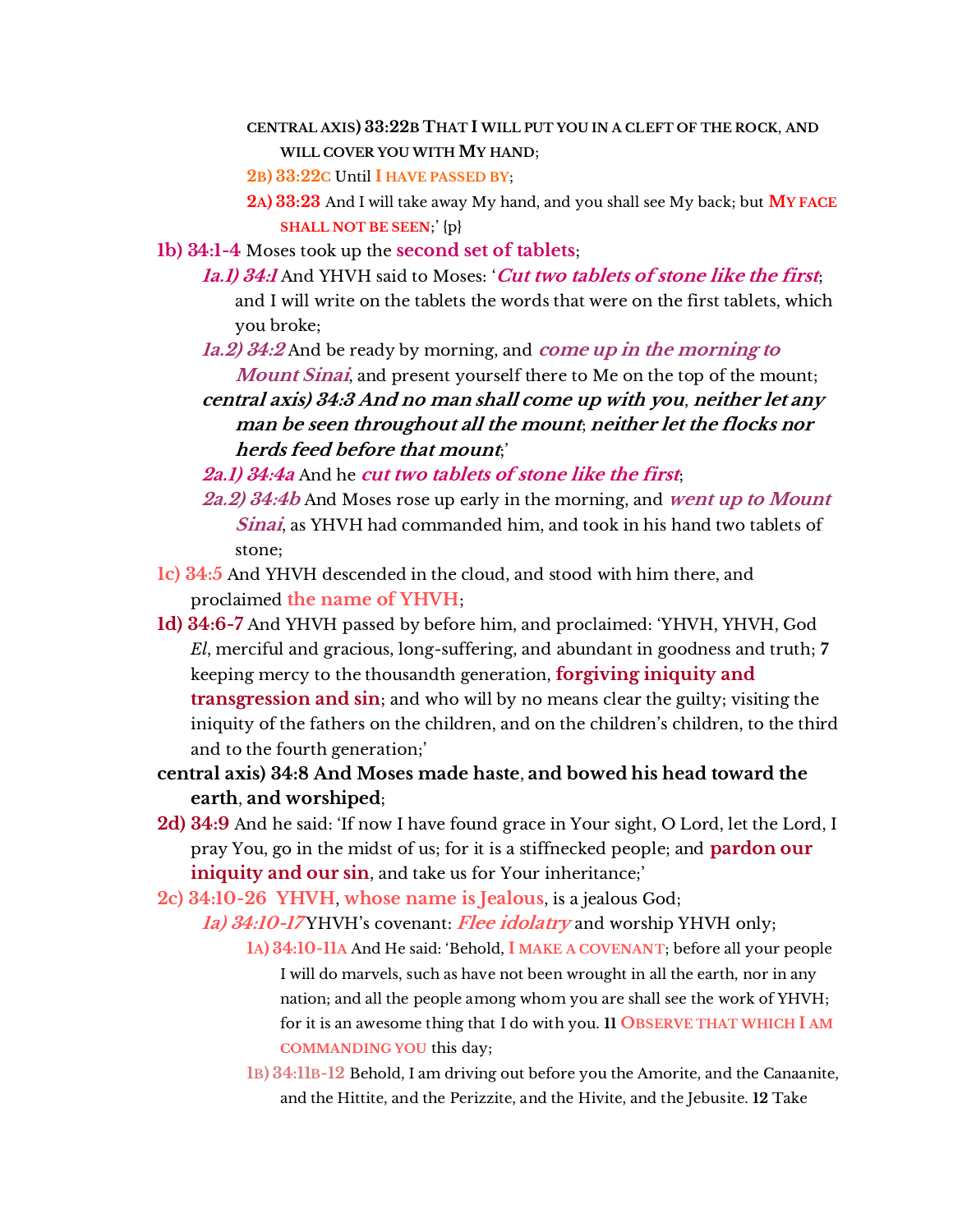heed to yourself, **LEST YOU MAKE A COVENANT WITH THE INHABITANTS OF THE LAND** where you are going, lest they become a snare in the midst of you;

**CENTRAL AXIS) 34:13-14 BUT YOU SHALL BREAK DOWN THEIR ALTARS**, **AND DASH IN PIECES THEIR PILLARS, AND YOU SHALL CUT DOWN THEIR ASHERIM. 14 FOR YOU SHALL BOW DOWN TO NO OTHER GOD**; **FOR YHVH**, **WHOSE NAME IS JEALOUS**, **IS A JEALOUS GOD** *El*;

**2B) 34:15-16 LEST YOU MAKE A COVENANT WITH THE INHABITANTS OF THE LAND**, and they go astray after their gods, and sacrifice to their gods, and they call you, and you eat of their sacrifice; **16** and you take their daughters for your sons, and their daughters go astray after their gods, and make your sons go astray after their gods;

**2A) 34:17 YOU SHALL MAKE NO MOLTEN GODS**;

- **1b) 34:18-20a** The Feast of Unleavened bread you shall keep. Seven days you shall eat **unleavened bread**, as I commanded you, at the time appointed in the month Abib, for in the month Abib you came out from Egypt. **19** All that opens the womb is Mine; and of all your cattle you shall sanctify the males, the firstborn of ox and sheep. **20** And the firstborn of a donkey you shall redeem with a lamb; and if you will not redeem it, then you shall break its neck. All the firstborn of your sons you shall redeem; [*i.e.,* **Instructions for the Feast of Unleavened Bread**: **the firstborn are YHVH's**];
- **1c) 34:20b** And none **shall appear before Me** empty-handed;

**central axis) 34:21 Six days you shall work, but on the seventh day you shall rest; in plowing time and in harvest you shall rest;**

- **2c) 34:22-24** And you shall observe the Feast of Weeks, even of the firstfruits of wheat harvest, and the Feast of Ingathering at the turn of the year. **23** Three times in the year **shall all your males appear before the Lord YHVH**, the God of Israel. **24** For I will cast out nations before you, and enlarge your borders; neither shall any man covet your land, when you go up to appear before YHVH your God three times in the year;
- **2b) 34:25-26a** You shall not offer the blood of My sacrifice with **leavened bread**; neither shall the sacrifice of the Feast of the Passover be left until the morning. **26** The choicest firstfruits of your land you shall bring to the house of YHVH your God [*i.e.,* **Instructions for the Feast of Unleavened Bread**: **the firstfruits are YHVH's**];
- **2a) 34:26b** You shall not boil a kid in its mother's milk;' {p} [*i.e., Forsake the* **pagan practices** *of the land*];
- **2b) 34:27-28** And YHVH said to Moses: 'Write these words, for after the tenor of these words I have made a covenant with you and with Israel.' **28** And he was